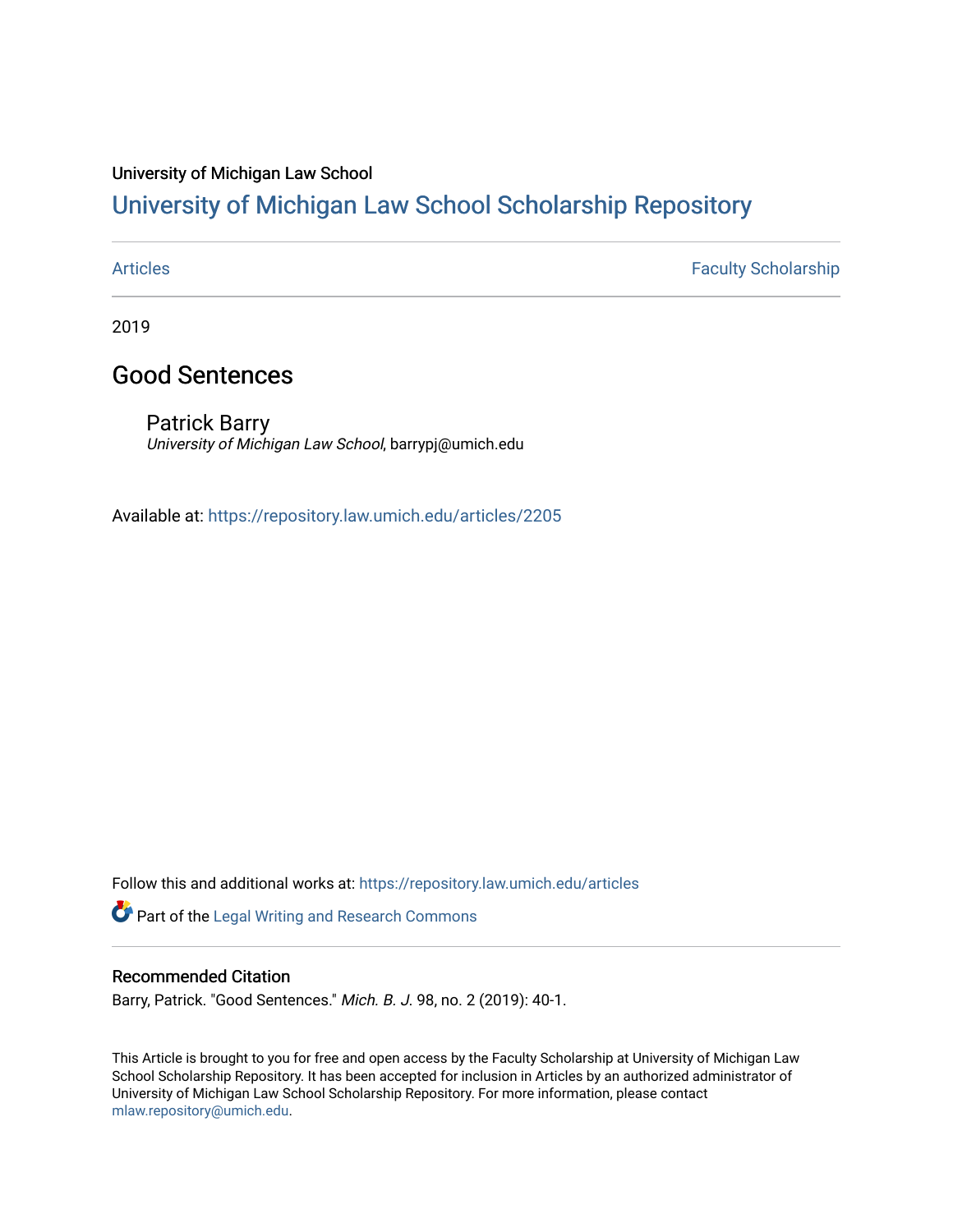# Good Sentences

#### By Patrick Barry

*He is careful what he reads, for that is what he will write.*

> — Annie Dillard, *The Writing Life* (1989)<sup>1</sup>

*I've always said the only way to be a good writer is to be a good reader. You can't do it consciously. You can't say, "This is how you need to structure a sentence." But your mind structures the words and it sees them, and when you try to write them again, they tend to come out better because your mind is thinking of what was a pleasing sentence to read and remembers that when you try to write.*

— Chief Justice John Roberts <sup>2</sup>



o write good sentences, you need to read good sentences. Skilled writers and editors know this, so they seek out

good sentences wherever they can find them—the short stories of Alice Munro, the political essays of William F. Buckley, even well-crafted cartoons, speeches, and advertisements. They read not just with voracity but also with an eye toward larceny, always on the lookout for moves that they can learn and repurpose.



"Plain Language," edited by Joseph Kimble, has been a regular feature of the *Michigan Bar Journal* for 35 years. To contribute an article, contact Prof. Kimble at WMU–Cooley Law School, 300 S. Capitol Ave., Lansing, MI 48933, or at kimblej@cooley.edu. For an index of past columns, Google "Plain Language column index."

In this way, skilled writers and editors combine two pieces of advice: one from Judge Frank Easterbrook, who is among the best judicial writers around; and one from Francine Prose, who is among the best literary writers around.

The advice from Judge Easterbrook comes from an interview in 2014. "Spend more time reading," Easterbrook said when asked what young lawyers could do to improve their writing skills.<sup>3</sup> He specifically recommended the novels of Ernest Hemingway, William Faulkner, and Saul Bellow, though he also said that much can be learned from regularly reading well-edited magazines like *The Atlantic* and *Commentary*. "The best way to become a good legal writer," he insisted, "is to spend more time reading good prose."<sup>4</sup>

The advice from Francine Prose comes early in her 2006 book *Reading Like a Writer*. "Too often, students are being taught to read as if literature were some kind of ethics class or civics class—or worse, some kind of self-help manual. In fact, the important thing is the way the writer uses the language."<sup>5</sup> She later notes that "[e]very so often I'll hear writers say that there are other writers they would read if for no other reason than to marvel at the skill with which they can put together the sort of sentences that move us to read closely, to disassemble and reassemble them, much the way a mechanic might learn about an engine by taking it apart."<sup>6</sup>

Embrace this craftlike approach to reading. Pay attention not just to a passage's content but also to its composition, to how it was put together word by word, sentence by sentence. Study how paragraphs are constructed, how their various parts work together to communicate information clearly, effectively, and sometimes beautifully. Your writing will improve. Your rhythm will improve. Your readers will be grateful.

#### Ted Williams, Jimi Hendrix, and Edouard Manet

When baseball great Ted Williams joined the Boston Red Sox as a 21-year-old rookie in 1939, the best hitter on the team was a slugger named Jimmie Foxx. Williams idolized Foxx, who was so strong and imposing that Lefty Gomez, a star pitcher for the New York Yankees, once remarked that even Foxx's hair had muscles.<sup>7</sup> Because Foxx drank buttermilk, Williams drank buttermilk—despite not liking the stuff at all.<sup>8</sup> And because watching Foxx take batting practice before games gave Williams a chance to study the mechanics of a future Hall of Famer, Williams consistently carved out time to do so.<sup>9</sup> "To play good baseball," Williams seemed to believe, "you need to watch good baseball."

Embrace this craftlike approach to reading. Pay attention not just to a passage's content but also to its composition, to how it was put together word by word, sentence by sentence.